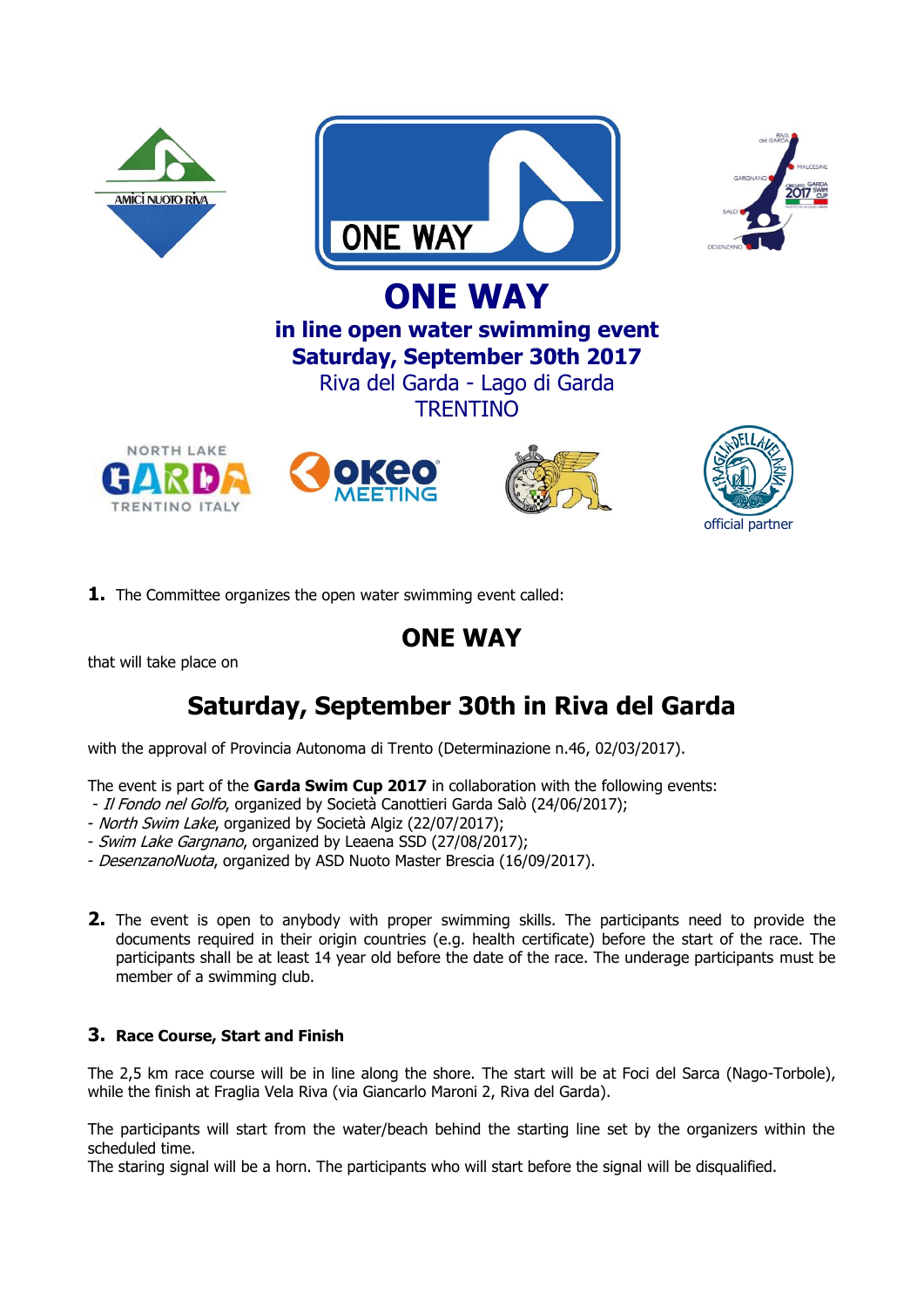The buoys in the gulf of the start shall be left on the swimmers' left. All the other buoys shall be left on their right. Each buoy will be oversee by a member of the organizing staff in order to verify the right transition of the participants. The participants who will miss any buoy will be disqualified.

The finish will be in the water. The participants shall touch the timing panel on the floating bridge at the finish with the hand of the wrist wearing the chip and later swimming beneath the bridge. The participants will exit the water by the ramp of Fraglia Vela Riva

The time limit to complete the race is fixed on 90 minutes from the starting signal. After this time, the participants still in the water will be picked up from the supporting boats.



## **4. Automatic Timing**

The automatic timing will be provided by the Italian Timekeeper Federation - Section of Venice. Each participant will receive a chip to wear on the wrist for the whole race. The individual time will be stopped at the arrival by touching the timing panel with the hand (please remember to touch the panel with the hand of the wrist wearing the chip).

## **5. Entries**

The first 300 participants correctly enrolled will be participant in the race.

The entry fee is **€ 30,00** (individual gadget bag included).

Underage swimmers are allowed to compete only if 14 years old within the day of the event and member of a swimming club. The parents of the underage participants shall signed the permission paper provided by the organization.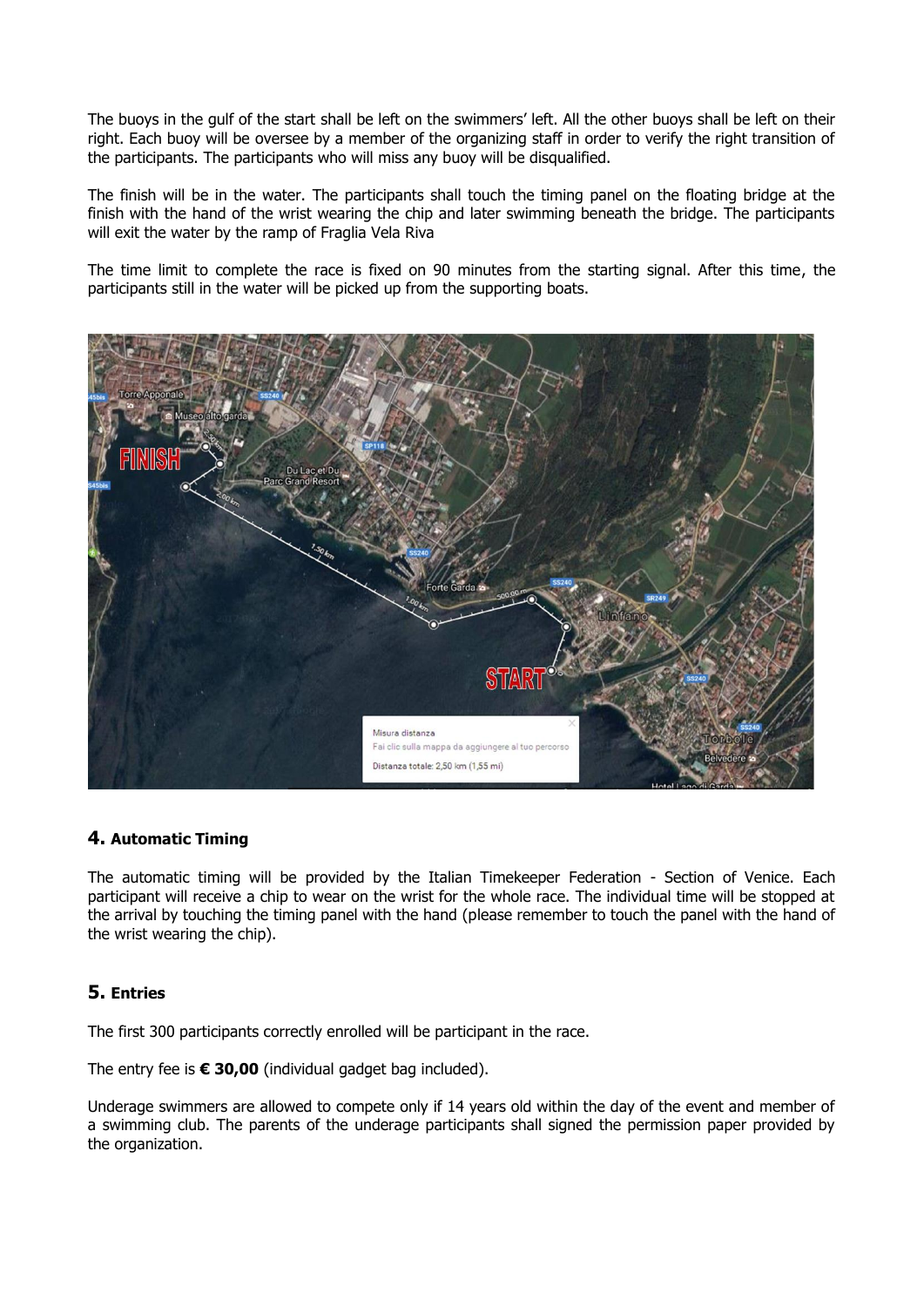● ON LINE entry form on MYSDAM/ENDU at<https://www.endu.net/events/one-way/entry/add>

with payment by credit card, paypal or bank transfer (for online bank accounts only) uploading the following compulsory documents:

- Copy of health certificate.
- Identification documents.
- For underage participants: permission paper downloadable from [www.amicinuotoriva.it](http://www.amicinuotoriva.it/) signed by the parents (14-17-year-olds must be members of a swimming club).

The entry is confirmed once the entry fee will be payed. The entry fee will not be refund for participants not starting the race.

## **6. Schedule of the Event**

- from 8:30 Participants registration, hand out of individual gadget bags (participation number and chip) at Fraglia Vela Riva (viale G. Maroni 2, Riva del Garda).
- at 10:30 Registration office closes. Briefing of the race at Fraglia Vela Riva (viale G. Maroni 2, Riva del Garda).
- at 10:45 Transfer of participants to the starting area by **bus provided by the organization/private means**. (Baia Azzurra, Torbole) [please select the bus transfer in the entry form]
- at 11:00 Start of the race
- at 12:30 Finish of the race and hand in of the chips

at 12:45 Prize-giving ceremony at Fraglia Vela Riva (viale G. Maroni 2, Riva del Garda)

#### **7. Technical Rules & Regulations**

Cap, goggles, nose clips, ear plugs, wetsuits are allowed.

#### **It is compulsory:**

- To have the buoy firmly knotted during the whole race.
- To wear the chip during the whole race
- To wear a wetsuit if the water temperature is lower than 20 °C.

#### **It is forbidden:**

- To miss any buoy and/or not completing the course as defined and described by art. 3 of the rules (see paragraph 3. Race Course).
- To obstract, impede or intentionally touching other participants.
- To grab or being grabbed to something or someone, to tow or being towed by something or someone.
- To be accompagnied by non-partipants swimmers and/or boats.
- To use flippers, breathing apparatuses and any other kind of equipment/support that gives any illegal benefit or buoyancy.

#### **The violation of any of the above-mentioned rules will lead to disqualifiacation.**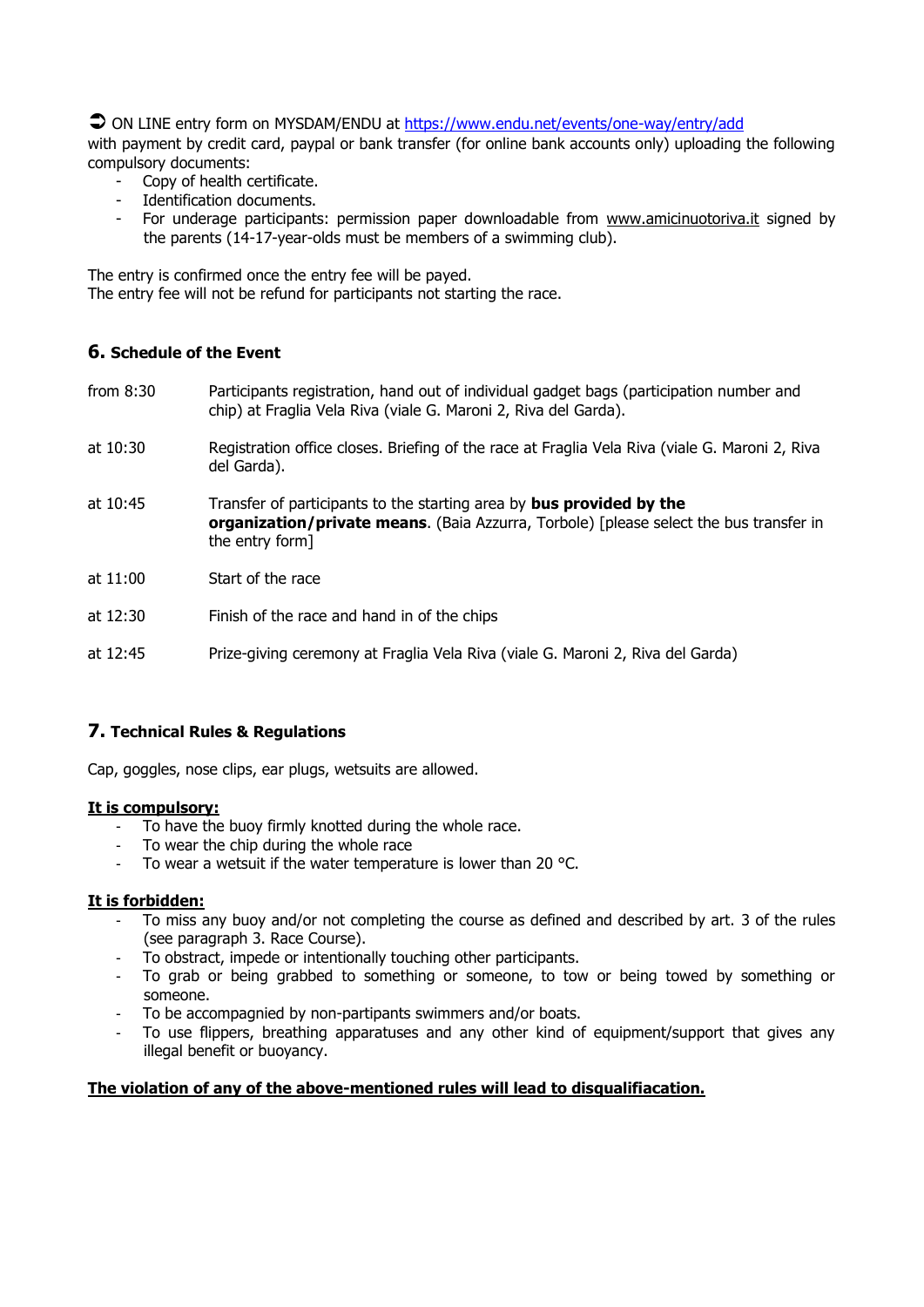## **8. Ranking and Prizes**

The ranking will be drawn according the following age groups, for the participants who will complete the course as defined and described within the time limit:

- 35-year-olds and younger (born 1982 and younger).
- From 36 to 50-year-olds (born  $1981 \div 1967$ ).
- Over 51-year-olds (born 1966 and older).

The Top 3 female and male of each age group will be awarded a prize.

The prize-giving ceremony will take place in the finish area, at Fraglia Vela Riva (viale G. Maroni 2, Riva del Garda) from 12:30.

The results will be uploaded on www.amicinuotoriva.it.

## **9. Logistics**

The base area of the event, the segretery office, the registration office are at the finish of the race course, and namely at Fraglia Vela Riva (viale G. Maroni 2, Riva del Garda).

The parking spaces available to the participants are near the base of the event (see map).

The participants will be allowed to use the spaces set by the organization for the deposit of their properties and bags at the base area of the event.

Once ready for the race, the participants will be trasnfered to the start area by means provided by the organization/by private means. Participants are allowed to carry only the material required to do the crossing (no flip flops, shoes, towels, bottles, glasses, etc).

The spectators and supported can follow the whole race from the path along the coastline from the beach of the start until the finish area (see map).

Showers and toilets are available at the start at Surf Segnana, and at the finish at Fraglia Vela Riva.

## **10. Support**

The support on the water to the participants will be provided by Amici Nuoto Riva, Fraglia Vela Riva, Surf Segnana, Canoa Club Canottieri Riva, and by the Corpo dei Vigili del Fuoco volontari di Riva del Garda (Voluntary Fire Service).

11. The Organizing Committee may:

- anticipate entries deadline for logistic reason (first 300 entries).
- edit the competition timetable, communicating it to participants as soon as possible.
- interrupt or stop the execution of the race due to the weather, climate, and lake conditions or for any other reason threatening the safety of the participants.

## **12. Responsability**

The participants take part in the race at their own risk. The Organizing Committee of the event shirks responsibilities for injury, loss or damage before, during and after the meet both in the water and on land, and for the organization for any reason.